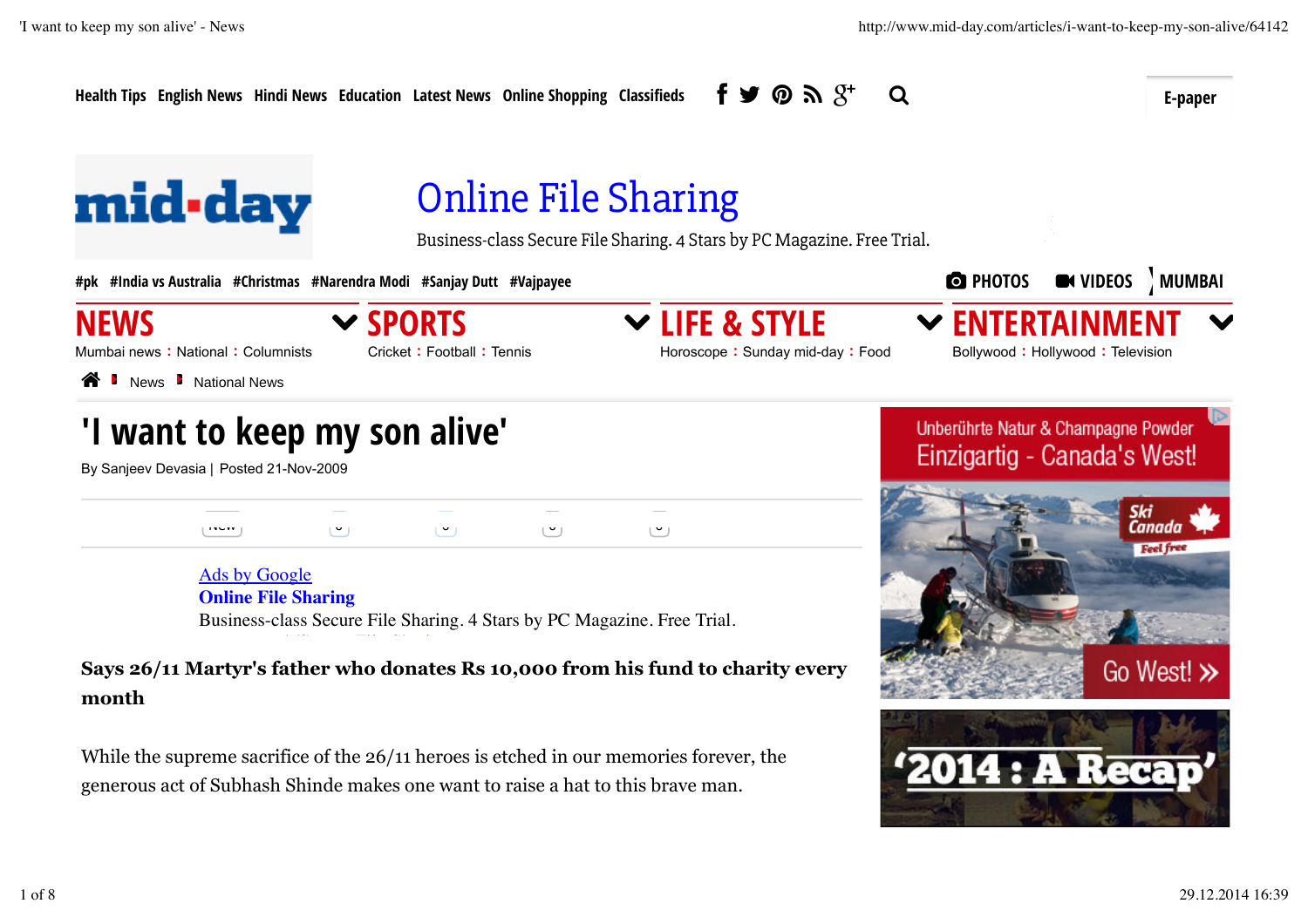Shinde, the father of Rahul Shinde, an SRPF constable who died in action battling terrorists at Hotel Taj, donates Rs 10,000 every month from his benefit fund.

Putting the fund to good use, he has formed a trust that provides morning meals to 60 anganwadi children in his village Sultanpur in Mada taluka.

Shinde feels that his act of charity is not an extraordinary feat.



**Helping Hands:** Subhash Shinde got a cheque for his trust from Raj Shroff of

Charak Pharma-ceuticals last year

"When we get something from others, we have to give something to the people as well. Else what is the use of our lives?" he said. He formed a trust in the memory of his son two months back.

"I am just giving, because I have got so much from others. I want to keep the memory of my son alive," he added.

## TRENDING



Air Asia flight carrying 162 passengers goes missing: Reports



28-Dec-2014



Sonam Kapoor to play braveheart flight attendant Neerja Bhanot?

**Bollywood News** | 28-Dec-2014



Spotted: Ranbir Kapoor, Saif Ali Khan and Kareena Kapoor Khan

**B** Bollywood News | 28-Dec-2014



On-field chatter will lead to worst possible altercation:<br>.